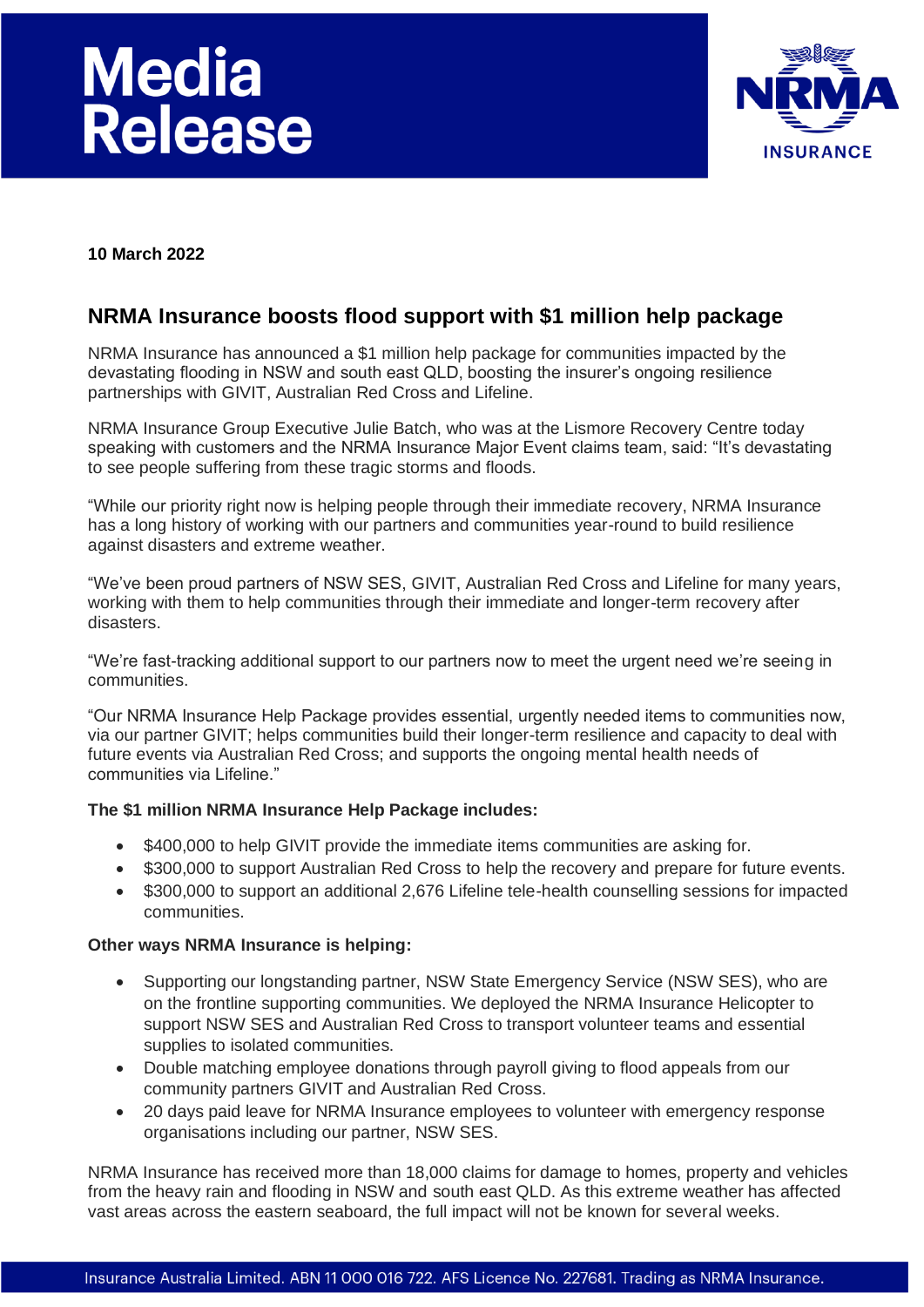# **Media<br>Release**



"We have our dedicated Major Event team in place all year round to ensure we are as well prepared as possible to support our customers when severe weather like this occurs," Ms Batch said.

"Our claims teams are at recovery centres in Lismore, Caboolture and Goodna helping our customers with immediate face to face support. And our NRMA Help Response Vehicle has been deployed at sites around Northern NSW so customers can lodge their claims and receive emergency support at a location convenient to them.

"Our assessors and repairers have started assessments and emergency make safe repairs, and we've secured additional temporary accommodation for any customers who can't return to their homes."

Ms Batch said the impact of these events on communities – many of which have been hit by multiple disasters since the Black Summer bushfires in 2019 and 2020 – highlights the importance of a greater focus on resilience, mitigation and preparedness.

"Along with our community partners, NRMA Insurance is determined to help increase the focus on resilience, to protect communities from the impacts of natural disasters and help reduce the risks people face.

"We urge governments to work with insurers and communities to take more action on resilience and mitigation, including improving land planning and building codes."

# **About NRMA Insurance**

NRMA Insurance is one of Australia's most trusted general insurance providers – helping people protect the things they care about since 1920. It has a long proud history of working with communities to build their resilience against severe weather and keep people safer on the road.

NRMA Insurance is backed by IAG, the largest general insurer in Australia and New Zealand and operator of some of Australia's biggest insurance brands including CGU, SGIO, SGIC and WFI.

**Media contact:** Alexandra Peard 0411 010 866 alexandra.peard@iag.com.au